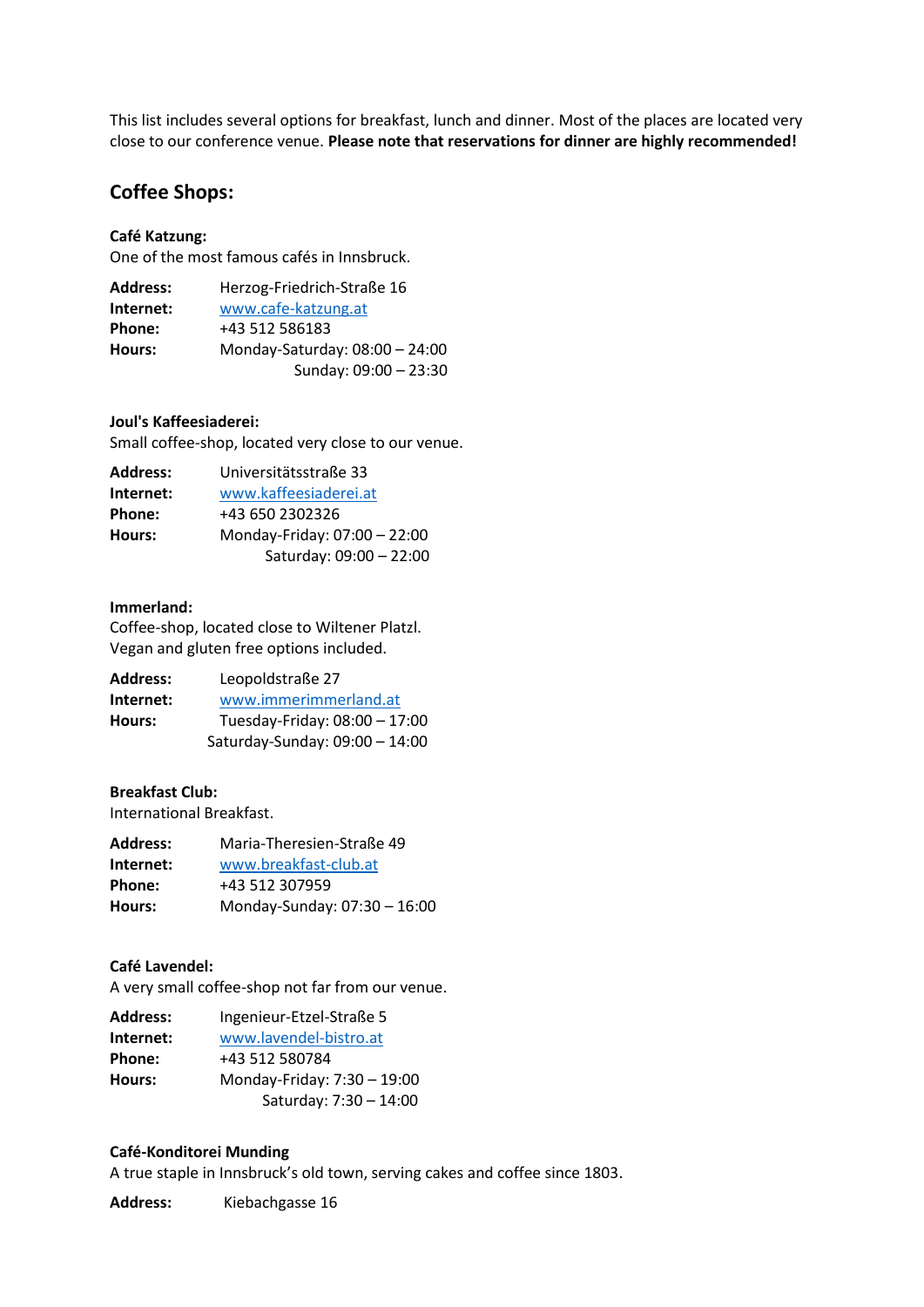**Internet:** [www.munding.at](http://www.munding.at/) **Phone:** +43 512 584118 **Hours:** Monday-Sunday: 08:00 – 20:00

### **Café-Konditorei Valier:**

Their cakes and pastries are considered the best in town.

| <b>Address:</b> | Maximilianstraße 27          |
|-----------------|------------------------------|
| Internet:       | www.konditorei-innsbruck.at  |
| Phone:          | +43 512 586180               |
| Hours:          | Monday-Friday: 08:00 - 18:30 |
|                 | Saturday: 08:00 - 12:00      |

# **Restaurants:**

### **Anich:**

Traditional Austrian restaurant.

| <b>Address:</b> | Anichstraße 15               |
|-----------------|------------------------------|
| Phone:          | +43 512 570450               |
| Hours:          | Monday-Saturday: 09:00-24:00 |

### **Weißes Rössl:**

Traditional Austrian restaurant.

| <b>Address:</b> | Kiebachgasse 8                               |
|-----------------|----------------------------------------------|
| Internet:       | www.roessl.at                                |
| Phone:          | +43 512 583057                               |
| Hours:          | Monday-Saturday: 09:00 - 15:00/17:00 - 24:00 |

### **Weinhaus Happ:**

Traditional Austrian restaurant.

| <b>Address:</b> | Herzog-Friedrich-Straße 14   |
|-----------------|------------------------------|
| Internet:       | www.weinhaus-happ.at         |
| Phone:          | +43 512 582980               |
| Hours:          | Monday-Sunday: 07:00 - 23:00 |

### **Adlers:**

Situated on top of Innsbruck's most modern building this rooftop bar offers views of the city and surrounding mountains.

| <b>Address:</b> | Brunecker Str. 1-3           |
|-----------------|------------------------------|
| Internet:       | www.adlers-innsbruck.com     |
| Phone:          | +43 512 563100               |
| Hours:          | Monday-Sunday: 07:00 - 01:00 |

# **Stiftskeller:**

Bavarian Biergarten.

| <b>Address:</b> | Stiftsgasse 1-7              |
|-----------------|------------------------------|
| Internet:       | www.stiftskeller.eu          |
| Phone:          | +43 512 570706               |
| Hours:          | Monday-Sunday: 10:00 - 24:00 |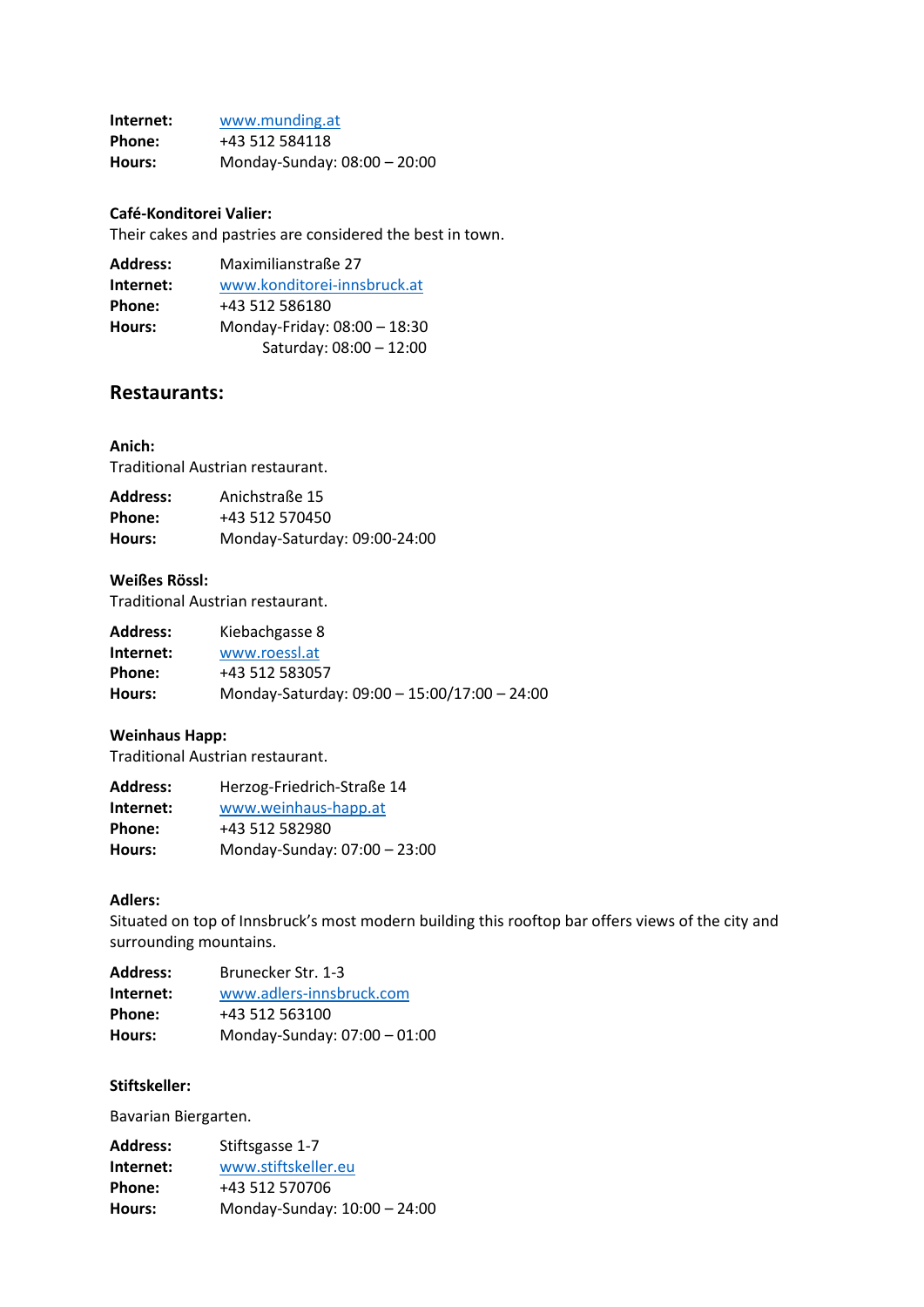**Ludwig:** Burger Restaurant.

| <b>Address:</b> | Museumstraße 3               |
|-----------------|------------------------------|
| Internet:       | www.ludwig-burger.at         |
| Phone:          | +43 512 319222               |
| Hours:          | Monday-Sunday: 09:00 - 22:00 |

# **Jaipur:** Northern Indian cuisine.

| <b>Address:</b> | Museumstraße 28                            |
|-----------------|--------------------------------------------|
| Internet:       | www.jaipur.at                              |
| Phone:          | +43 512 552256                             |
| Hours:          | Monday-Friday: 11:30 - 14:30/18:00 - 22:00 |
|                 | Saturday-Sunday: 18:00 - 22:00             |

# **Himal:**

Nepali Cuisine.

| <b>Address:</b> | Universitätsstraße 13                                                  |
|-----------------|------------------------------------------------------------------------|
| Internet:       | www.himal.at                                                           |
| Phone:          | +43 512 588588                                                         |
| Hours:          | Monday-Saturday: 11:45 - 14:30, 18:00 - 22:00<br>Sunday: 18:00 - 22:00 |

### **Kai:**

Japanese restaurant.

| <b>Address:</b> | Blasius-Hueber-Str. 15                       |
|-----------------|----------------------------------------------|
| Internet:       | www.restaurant-kai.at                        |
| Phone:          | +43 512 294565                               |
| Hours:          | Tuesday-Friday: 11:30 - 14:30, 18:00 - 23:00 |
|                 | Saturday-Sunday: 18:00 - 23:00               |

# **Due Sicilie:**

Italian Restaurant. Fish, pasta and pizza.

| <b>Address:</b> | Höttinger Gasse 15                           |
|-----------------|----------------------------------------------|
| Internet:       | www.duesicilie.at                            |
| Phone:          | +43 512 936729                               |
| Hours:          | Monday-Friday: 18:00 - 22:30                 |
|                 | Saturday-Sunday: 12:00 - 14:00/18:00 - 22:30 |

# **Pizzerei:**

Italian Restaurant. Pizza and Appetizers. Reservation Recommended.

| <b>Address:</b> | Bozner Platz 6                               |
|-----------------|----------------------------------------------|
| Internet:       | www.diepizzerei.at                           |
| Phone:          | +43 512 583796                               |
| Hours:          | Monday-Saturday: 11:30 - 14:00/17:30 - 01:00 |

# **Krahvogel:**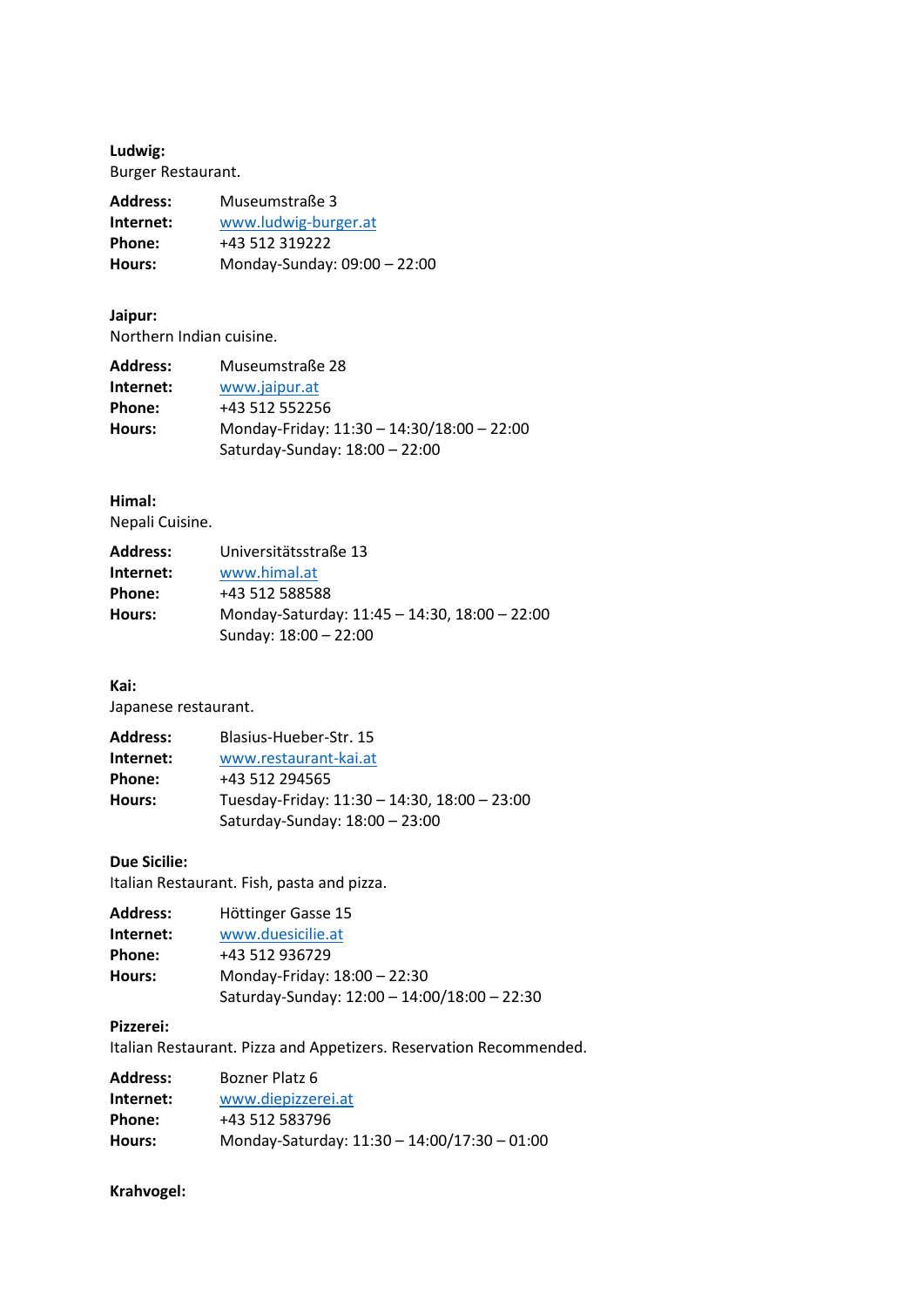From morning to late in the night here you will find a mix of international and national dishes. Outside seating in the courtyard is recommended!

| <b>Address:</b> | Anichstraße 12                 |
|-----------------|--------------------------------|
| Internet:       | www.krahvogel.at               |
| Phone:          | +43 512 580149                 |
| Hours:          | Monday-Saturday: 10:00 - 02:00 |
|                 | Sunday: 17:00 - 01:00          |

# **Victoria Sushi Bar:**

Asian-fusion cuisine with a great and affordable lunch menu. Very close to our venue.

| <b>Address:</b> | Kaiserjägerstraße 4a                         |
|-----------------|----------------------------------------------|
| Internet:       | www.victoriasushibarinnsbruck.at             |
| Phone:          | +43 512 562476                               |
| Hours:          | Monday-Saturday: 11:30 - 15:00/17:30 - 22:00 |
|                 | Sunday: 17:00 - 23:00                        |

### **Machete:**

The burrito experts in town. Many kinds of wraps, good vegan and vegetarian options.

| <b>Address:</b> | Anichstraße 29                  |
|-----------------|---------------------------------|
| Internet:       | www.machete-burritos.com        |
| Phone:          | +43 650 9266756                 |
| Hours:          | Tuesday-Thursday: 11:30 - 01:00 |
|                 | Friday-Sunday: 11:30 - 02:00    |

### **Akropolis:**

Greek restaurant.

| Innrain 13                                   |
|----------------------------------------------|
| www.akropolis-innsbruck.com                  |
| +43 512 575761                               |
| Monday - Sunday: 11:30 - 14:30/17:30 - 22:30 |
|                                              |

# **Olive:**

Very tasty vegetarian and vegan restaurant*.* Reservations recommended.

| <b>Address:</b> | Leopoldstraße 36                                                       |
|-----------------|------------------------------------------------------------------------|
| Phone:          | +43 512 359075                                                         |
| Hours:          | Monday-Friday: 11:30 - 14:00, 18:00 - 23:00<br>Saturday: 18:00 - 23:00 |
|                 |                                                                        |

# **HaPoel:**

Israeli restaurant*.*  **Address:** Universitätsstraße 1 **Phone:** +43 512 552743

#### **Marrush**

| Libanese Restaurant |                                   |
|---------------------|-----------------------------------|
| Address:            | Innrein 25                        |
| Internet:           | https://www.marruschinnsbruck.at/ |

# **Alsalam**

| Syrian Restaurant |                                          |  |
|-------------------|------------------------------------------|--|
| <b>Address:</b>   | Sillgasse 12                             |  |
| Internet:         | https://alsalam-resturant.business.site/ |  |